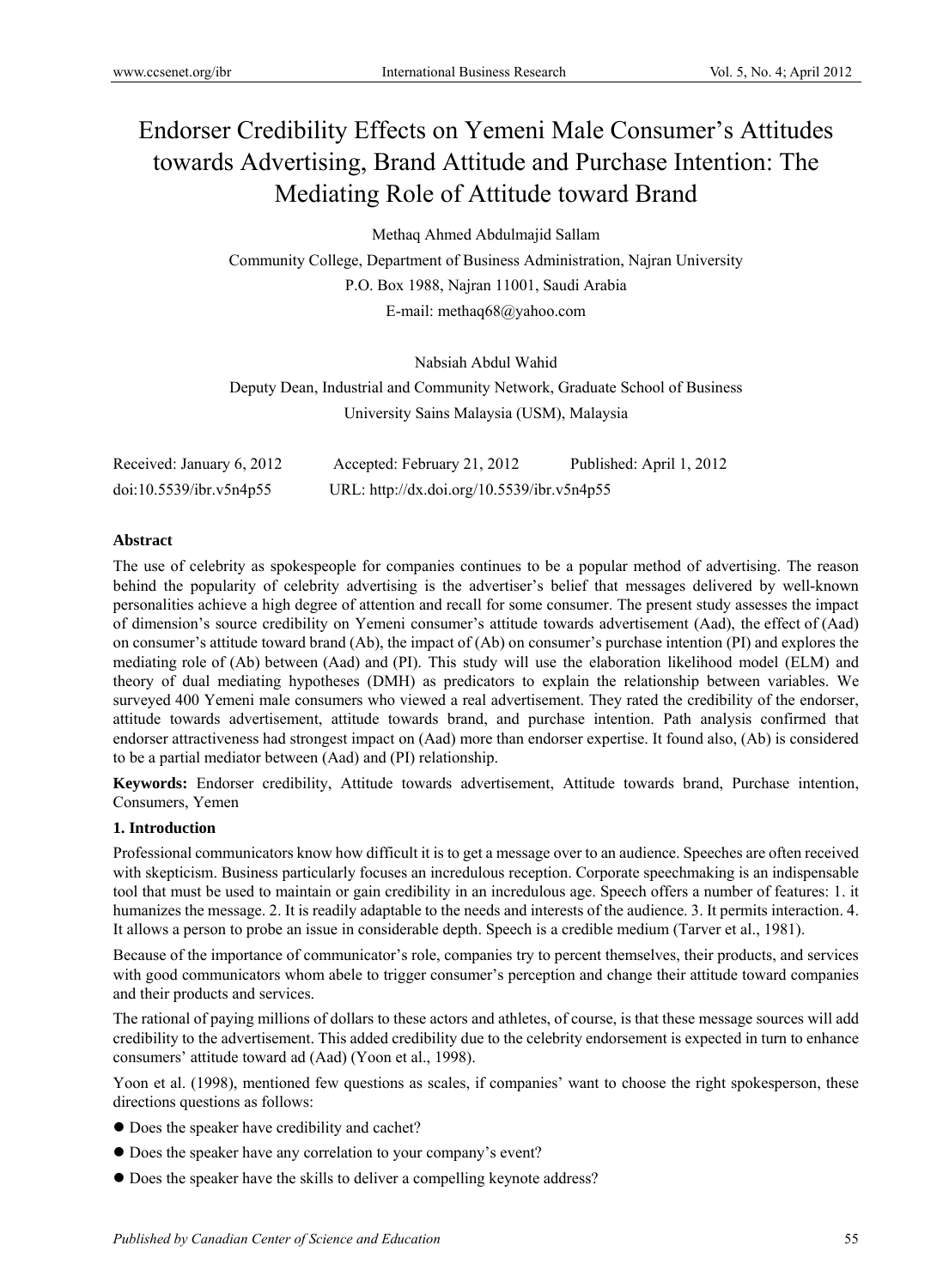- Is the speaker over-saturated in the market?
- Will your audience relate to the speaker?
- Is the speaker too self-serving?
- Will the speaker overshadow your event?
- Will the speaker refer to your company in the speech?
- Are speakers chosen based on your company president's personal preferences?

Many advertisements feature well-known athletes, actors, and other famous people to influence consumer perceptions and purchase intentions of the advertised brands. Communications scholars and advertisers practitioners seem to share the belief that the perceived attributes or characters of product endorsers influence the persuasive effects of the ads. As much, the use of celebrities as spokespeople for brands is a popular method of advertising (Ohanian, 1991).

However, many researchers have demonstrated that (Aad) influences consumers' attitudes towards the advertised brand (Goldsmith et al., 2000; 2002; 2004; Lutz & Belch, 1986; Mitchell & Olson, 1981). They have found robust evidence that brand attitude (Ab) influences purchase intention (PI). A particularly noteworthy model in this stream of research is what is commonly known as the dual mediation hypotheses (DMH), originally proposed by Lutz et al. (1983) and later modified by Yoon et al. (1998). The basic premise of the DMH is that consumers' PIs are influenced by both (Ab) and (Aad) (either directly or indirectly through Aad's influence on Ab). This study will focuses only on the effects of dimensions of source credibility on (Aad), the effect of (Aad) on (Ab), the impact of (Ab) on (PI) and the mediating role of (Ab) between (Aad) and (PI).

# **2. Print Advertising in Yemen**

According to Sallam (2008) mentioned that Print advertising practice in Yemen actually started during the Ottoman Empire in 1918 in a local newspaper called Sana'a. The advertisements at that time covered only foreign products from England and Germany. Local products were rare and so were their advertisements. Some local advertisements were about house and shop rentals as well as advertisements linked to social activities.

Today, the number of advertisements has increased and new and modern advertising techniques are flourishing. Yemen marketers are now using the media to sell and promote their products - i.e. from tangible to intangible products. Although print advertising is still popularly being used, studies focusing on them and their effect on consumers' behavioural purchase processes are scarce. To date, only two local studies were found focusing on the topic of advertising on Yemeni consumers' behaviour. However, both studies were on TV advertising. The scarcity of advertising related studies may also be due to what has been decided previously about budget limitations that firms have and on the fact that Yemeni consumers can be irrational and they do not think about the purchase they make (Sallam, 2008).

# **3. Literature Review**

# *3.1 Attitude*

Attitude is an individual's internal evaluation of an object such as a branded product, and has been an important concept in marketing research since 1960s. Hoyer and MacInnis (1997) define attitude as "relatively global and enduring evaluation of an object, issue, person, or action". There are two major reasons for this long-term interest. First, similar to Hoyer and MacInnis's definition, attitudes are often considered relatively stable and are enduring predisposition for consumer to behave in particular way (Fishbein & Ajzen, 1975). Thus, consequently, they should be useful predictors of consumers' behavior towards a product or service (Oskamp, 1999). Second, several theoretical models on the attitude construct can be found in social psychology literature especially through studies by Fishbein and Ajzen (1975) that have stimulated attitudinal research in marketing.

Previous studies have referred attitude towards specific dimensions such as attitude towards advertiser (Lutz, 1983), attitude towards advertisement and attitude towards brand (Goldsmith et al., 2000). The present study is focusing on two of them, which are, attitude toward advertisement (Aad) and attitude toward brand (Ab).

The literature defines attitude toward advertisement (Aad) as "a predisposition to respond in a favourable or unfavourable manner to a particular advertising stimulus during a particular exposure situation" (Mackenzie, Lutz & Belch, 1986; Biehal, Stephens & Curlo, 1992). At times one's attitude toward an object can affect his/her attitude toward another object with which it is associated (Hoyer et al., 1997). In other words, a consumer's liking of advertising may be eventually transferred to the brand portrayed in the advertising. Thus, (Aad) plays an important role in affecting the consumer's attitude toward brand (Ab), and his/her purchase intention in either direct and/or indirect ways.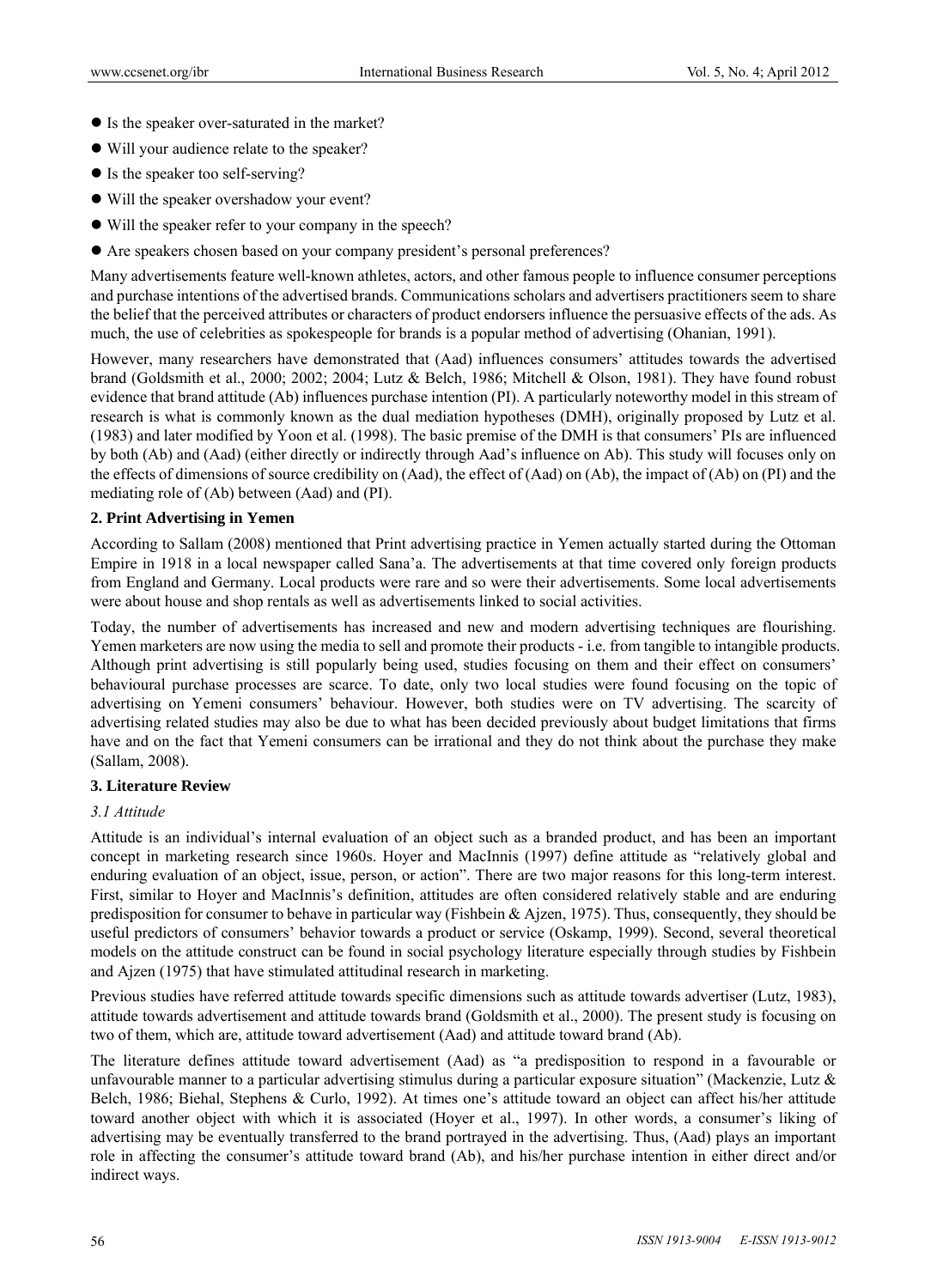Attitude toward brand (Ab) is a "predisposition to respond in a favourable or unfavourable manner to a particular brand after the advertising stimulus has been shown to the individual" (Phelps & Hoy, 1996). (Ab) has been found to play an important role in affecting the consumer's purchase intention (Goldsmith et al., 2000; 2002; Gresham & Shimp, 1985; Yi, 1990).

Purchase Intention (PI) refers to the predisposition to buy a certain brand or product (Belch et al., 2004). PI also indicates how likely it is that the individual would purchase a product (Phelps & Hoy, 1996). Many previous studies have used (PI) as a dependent variable (Goldsmith et al., 2000; Yi, 1990; Cox & Locander, 1987; Sallam, 2011).

## *3.2 Source Credibility and Its Dimensions*

According to Anderson (1970), source credibility can be conceptualized as a "weight" that can enhance the value of information in a message. Source credibility, which refers to a message source's perceived expertise and trustworthiness, has history in persuasion research (Tromala et al, 2006). Source credibility as one aspect of message sources (person, groups, or organizations) that influence the persuasiveness of a communication (Inoue et al., 2012). Persuasive communications play a key role in the dialogue (Johnston et al., 2010). There is ample research evidence to support a main effect of source credibility such that a highly credible communication source is more effective than a less credible source in causing positive attitude change and behavioral intentions. The effectiveness of a highly credible source, however, has been found to be moderated by some contextual factors. For example, Yoon et al. (1998) mentioned that, the main effect of source increases when a highly credible source is identified early in the message and use of evidence can increase the influence of a low-credibility source. In addition, the effectiveness of source credibility has been found to be moderated by some receiver characteristics including the locus of control, authoritarianism, involvement, and extremity of initial attitude. For instance, Yoon et al. (1998) mentioned that, highly authoritarian people tend to be more influenced by high-credibility source. Yoon et al. (1998) suggested that individuals highly involved with the issue are relatively immune to the effect of source credibility, in other words, people with low involvement may simply accept or reject the message on the basis of source without carefully examining the arguments. Yoon et al. (1998) found that people with initial positive attitude towards the advocated position were more influenced by a less credible source and people with initial negative attitudes toward the advocated issue were more persuaded by a more credible source.

In addition to studying the role source credibility in the persuasion process, a considerable amount of attention has been paid to what constitutes source credibility. Although various dimensions have been proposed, most of the studies suggest that expertise and trustworthiness are two of the most important and enduring components of source credibility. In the advertising context, attractiveness has also been suggested as a component of source credibility (Ohanian, 1990).

However, Ohanian (1990) in next Table 1 summarized the dimensions of source credibility and components of measure for source credibility which were used in previous studies.

## Insert Table 1 Here

According to dimensions of endorser credibility, (Ohanian, 1990; 1991; Goldsmith et al., 2000; 2001; 2002; Sallam, 2011) have soured that endorser credibility has three dimensions, expertise, trustworthiness, and attractiveness.

Ohanian (1990) mentioned that "source credibility" is a term commonly used to imply a communicator's positive characteristics that affect the receiver's acceptance of a message. Understanding and defining source credibility in the advertising and speech communication context is often confusing because of the many different operationalizions that appear in the literature. For example, in experimental studies, source credibility is often considered a categorical variable, such that individuals are presented as having high or low credibility (Anderson et al., 2000). Other approach commonly used to describe this phenomenon includes the use of such labels as: ethos, prestige, reputation, status, authority, competence, etc (Yoon et al., 1998). Research and reflection on the topic of celebrity endorsement rest on two general models: the source-credibility model and the source attractiveness model. The source credibility model resulted from a land mark study by Hovland and his associated (1953). They analyzed the factors leading to the perceived credibility of the communicator and concluded that two factors namely, expertness and trustworthinessunderscore the concept of source credibility.

Ohanian (1990) defined expertise as "the extent to which a communicator is perceived to be a source of valid assertions" and trustworthiness as "the degree of communicator's intent to communicate the assertions he considers most valid".

While the source-attractiveness model has its origins in the social psychological research and are a component of the "source valence" model of (McGuire, 1985). The attractiveness model contends that the effectiveness of a message depends on source "familiarity" "likability" "similarity" and "attractiveness" to the respondent.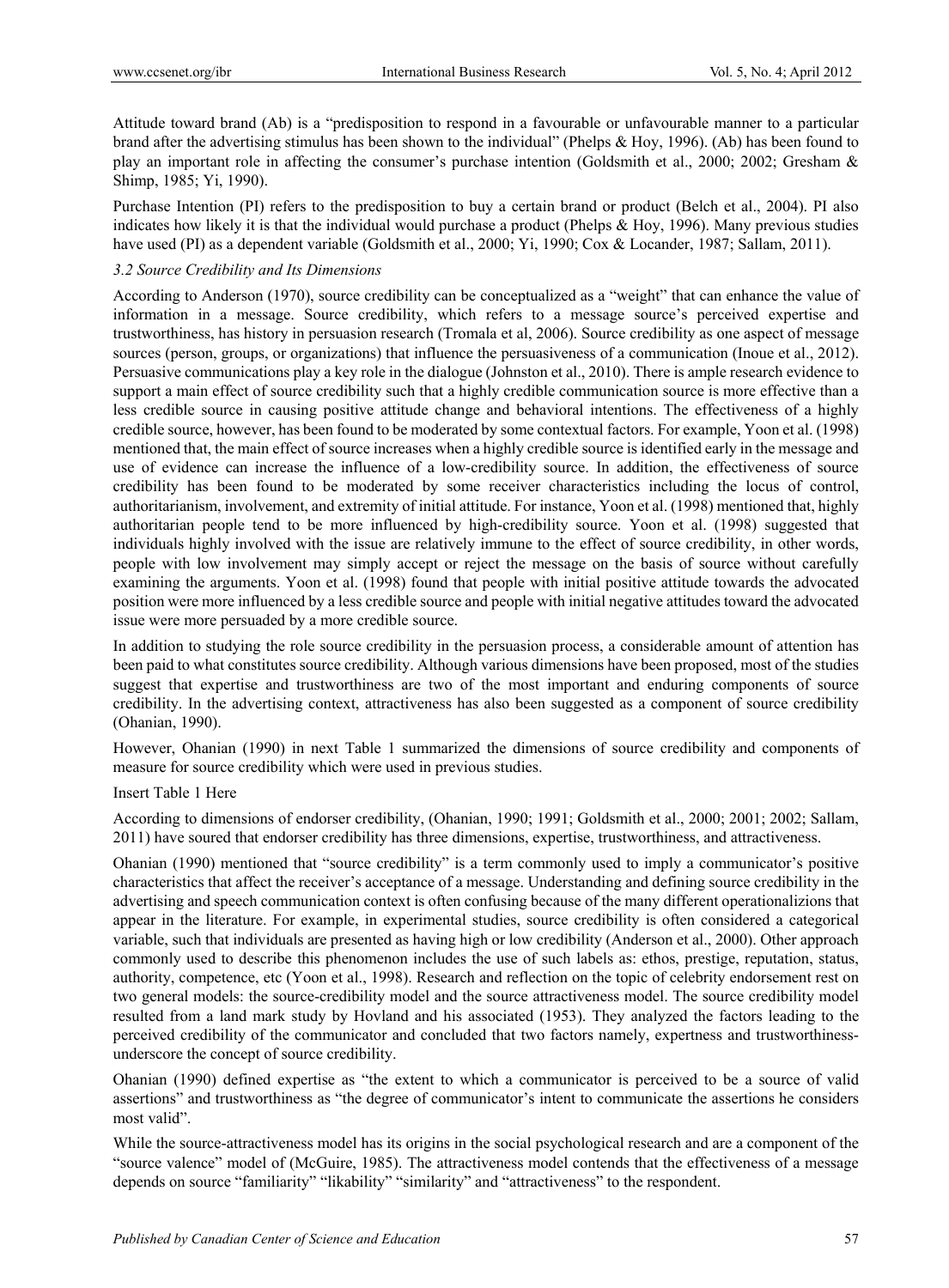For the present research, both the source-credibility model of Hovland et al. (1953) and the attractiveness model of McGuire (1985) were used in defining the dimensions of the source valence. Expertise and trustworthiness as suggested by Hovland et al. (1953) and attractiveness were used as hypothesized dimensions of source attributes. Ohanian (1990) mentioned that, the decision to use attractiveness was further motivated by the fact that attractiveness has become an important factor through the increasing use of celebrities as endorsers for products, services and/or social causes. Source likability and similarity were not used in the development of the scale but were employed as measures for homological validity. Following is a discussion of the three dimensions of expertise, trustworthiness, and physical attractiveness as the hypothesized dimensions of celebrity endorsers' credibility.

#### 3.2.1 Trustworthiness

The trust paradigm in communication is the listener's degree of confidence in, and level of acceptance of, the speaker and the message. Ohanian (1990) mentioned, that concept of trust, in a tour of the centuries from Aristotal to King, and concluded that what Aristotal called "ethos" and what Hovland et al. (1953) called "source credibility" are the same concept: a listener's trust in a speaker. Furthermore, such term as "favourable disposition" "acceptance" "psychological safety" and "perceived supportive climate" are often mentioned as favourable consequences of trust.

Numerous studies support the effect of trustworthiness on attitude change. For example, in the context of fear arousing communication, Yoon et al. (1998) investigated the impact of source trustworthiness on the persuasibility of the communication. The results indicated that when the communicator was perceived to be high trustworthy, an opinionated message was more effective than a non opinionated communication in producing attitude change. However, when trustworthiness was low, this relationship was not significant. Ohanian (1990) manipulated a source's expertise and trustworthiness to assess the impact of each of these components on the communicator's persuasiveness. Their finding indicated that a source who was perceived to be both an expert and trustworthy generated the most opinion change. In fact, the trustworthy communicator was persuasive, whether an expert or not, Ohanian (1990).

#### 3.2.2 Expertise

Expertise is the second dimension of source credibility as defined by Hovland et al. (1953). This dimension is also referred to as "authoritativeness", "competence" and "expertness". Adjectives such as "trained-untrained" "informed-uninformed" and "educated-uneducated" commonly have been used to measure this dimension, Ohanian (1990).

#### 3.2.3 Attractiveness

A considerable body of research in advertising and communication suggests that physical attractiveness is an important cue in an individual's initial judgment of another person (Homer, 1985). Most companies are concerned about their corporate reputation because of its potential effects on consumer behavior, both positive and negative. Moreover, many of these same firms utilize endorsers in their ads, and the credibility of these endorsers is important to persuading consumers to buy the advertised brand (Goldsmith et al., 2000). The rational of paying millions of dollars to these actors and athletes, of course, is that these message sources will add credibility to the advertisement. This added credibility due to the celebrity endorsement is expected in turn to enhance consumers' attitude toward the ad (Aad) (Yoon et al., 1998). Ohanian (1990) mentioned that numbers of empirical investigations have examined the effectiveness of using credible spokesperson to enhance the persuasiveness of message, Studies have measured the process by which a communicator's perceived attractiveness, trustworthiness, and expertise mediate immediate and delayed attitude change and persuasion (Hovland et al., 1953).

Ohanian (1991) explored that two dimensions namely trustworthiness, and attractiveness of endorser credibility have an insignificant effect on respondent's purchase intention, but the expertise only was most closely with intention. Then, this conflicts with the result of Yoon et al. (1998) who proved that the three dimensions of endorser have normal significance on respondent's purchase intention; in addition, they empathized that attractiveness has more effect on (Aad) and that attractiveness is important in ad.

However, Barbara et al. (2004) mentioned that the two dimensions of source credibility as expertise and trustworthiness are important to the endorser, but dimension of attractiveness suggests that the message conveyed by the image of the endorser and the image of the product should converge, implying a need for congruence between the product image and the endorser image based on attractiveness. Credible endorser can serve as an important antecedent in evaluations of advertisements and brand. Specifically, a credible endorser has been shown to have a positive effect on consumer's attitude towards advertisement, (Goldsmith et al., 1999; 2000; 2002; Goldberg et al., 1990; Mitchell et al., 1981; Mackenzie et al., 1986). So, Endorser credibility has direct relationship with (Aad). In addition, endorser credibility has indirect relationship with (Ab) through (Aad) when consumer is interested with Ad he/she will form positive attitude toward the advertised brand that available in the Ad. Also, Endorser credibility has indirect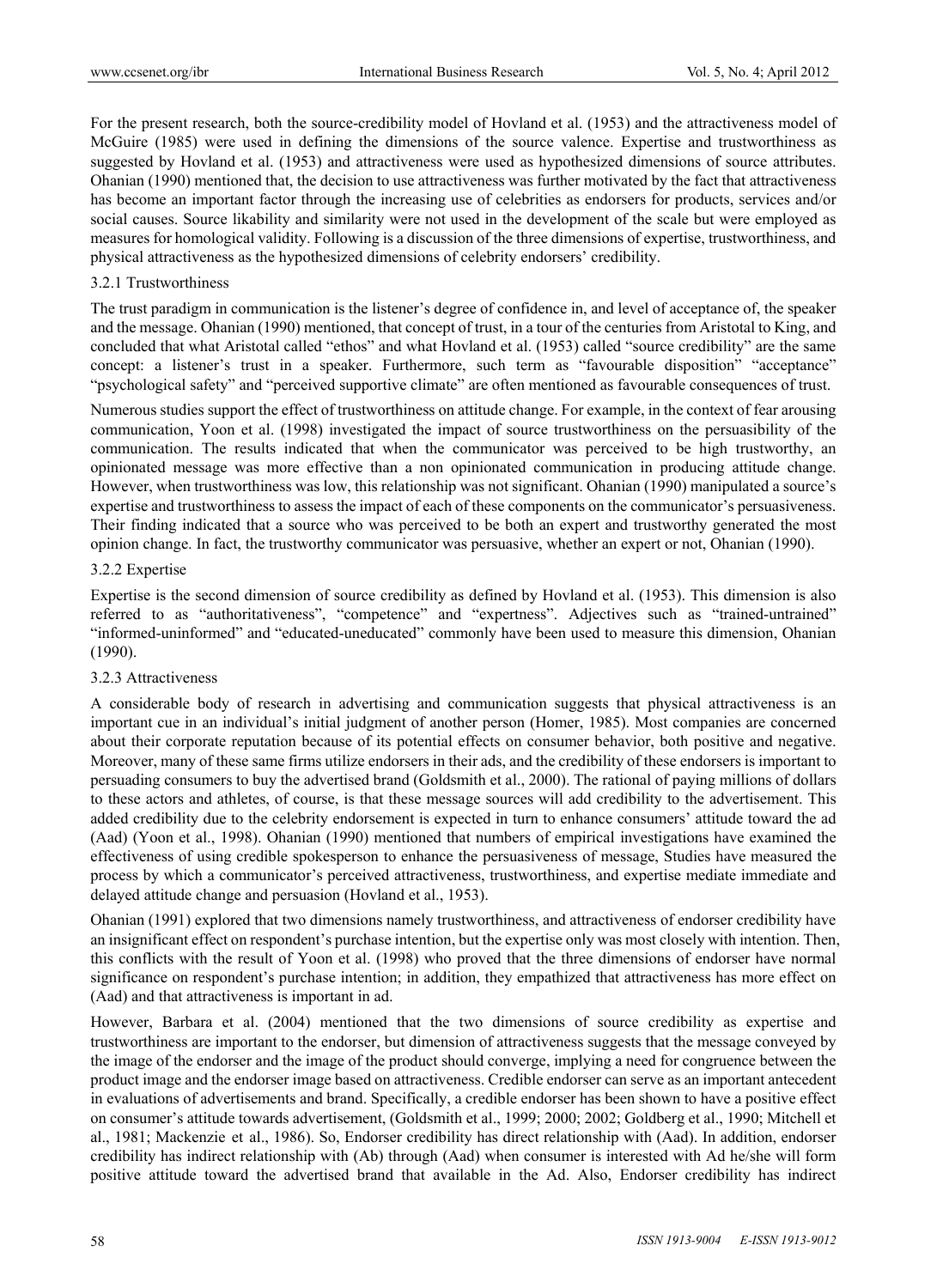relationship with (PI) through (Aad) and this happen when consumer possess affective response toward (Ad) then he/she form positive purchase intention toward company's product or service, Goldsmith et al. (2000). That endorser credibility has totally positive and significant effect on attitude toward advertising (Aad) (Goldsmith et al., 1999; 2000; 2001; 2002; Ohanian, 1991; Goldberg et al., 1990). Scholars also explored that endorser credibility has positive and significant effect on attitude toward brand (Ab) through (Aad) (Goldsmith et al., 1999; 2000; 2001; 2002; Ohanian, 1991; Goldberg et al., 1990; Yoon et al., 1998).

Finally, they found that endorser credibility has significant and positive effect on purchase intention (PI) either through (Aad) or (Ab), (Yoon et al., 1998; Ohanian, 1991; Goldsmith et al., 1999; 2000; 2001; 2002).

The next section will explore that as follow:

#### *3.3 Endorser Credibility's Relationship with Attitude toward Advertisement, Brand Attitude and Purchase Intention*

If a consumer has a positive perception about an endorser that appears in an advertisement, this will lead him or her to form a positive (Aad).

Previous studies confirm that a credible endorser can serve as an important antecedent in the evaluations of advertisements and brands. Specifically, a credible endorser has shown to have a positive effect on the consumers' (Aad) (Goldsmith et al., 1999; 2000; 2002; Goldberg et al., 1990; Mitchell et al., 1981; Mackenzie et al., 1986). Thus, En/C has a direct relationship with (Aad). On the other hand, En/C has an indirect relationship with (Ab) through (Aad); when a consumer is interested with an advertisement, he or she will form a positive attitude toward the advertised brand that is available in the advertisement.

Previous studies show that there is an indirect relationship between En/C and (Ab) (Goldsmith et al., 1999). This is consistent with the literature on (Aad) according to the Elaboration Likelihood Model (ELM). Endorser credibility is linked with the peripheral route to attitude to advertising, thus En/C has an indirect relationship with (Aad). Because endorser credibility is linked with the peripheral route to attitude, the endorser has a delicate relationship with (PI) based on (Aad). Previous studies also confirm that En/C has an indirect relationship with (PI) through (Aad) and this happens when the consumer possesses an effective response toward (Ad); then he or she forms a positive PI toward the company's product or service (Goldsmith et al., 2000).

That En/C has a totally positive and significant effect on (Aad) (Goldberg et al., 1990; Goldsmith et al., 1999; 2000; 2001; 2002; Ferle et al., 2005). Some scholars also explored and discovered that En/C has a positive and significant effect on (Ab) through (Aad) (Goldberg et al., 1990; Yoon et al., 1998; Goldsmith et al., 1999; 2000; 2001; 2002; Ferle et al., 2005). Finally, they found out that En/C has a significant and positive effect on (PI) either through (Aad) or (Ab) (Yoon et al., 1998; Goldsmith et al., 1999; 2000; 2001; 2002; Ferle et al., 2005). This study carried out in Yemen and focused only on the effect of dimensions of endorser credibility En/C on Yemeni consumer's attitude toward advertisement (Aad).

## *3.4 The Relationship between Attitude toward Advertisement (Aad), Attitude toward Brand (Ab) and Purchase Intention (PI)*

Attitude towards advertisement (Aad) has been defined as a predisposition to respond in a favorable or unfavorable manner to a particular advertising stimulus during particular exposure situation (Mackenzie et al., 1986; Biehal et al., 1992). In a print advertisement for example, consumers will be depending very much on the picture(s) and information about the product that are inserted in it to motivate them to take a closer look at and continue reading it. An advertisement that provides good picture(s) may give a significant impact as the picture(s) help reader consumers to get "connected" with the product. Consumers can get closer to the product as they experience certain feeling(s) from watching the product e.g. the product seems authentic, credible and real (Brosius, Donsbach & Birk, 1996). According to Garcia and Stark (1991) novel in-text picture(s) are identified as (advertisement) content component(s) that are most likely to foster curiosity and thus motivate readers to continue reading. This is in addition to the line of catchy words (especially in the headline) that are carefully positioned to attract consumers when they read them (Boduch, 2001). A good advertisement can change one's perception as has been proven by N.W. Ayers, a New York based advertising agency on whom in 1938 was given a task of changing public perception towards diamond from a "one time object of financial investment" to being a "symbol of commitment and everlasting love" (Jhally, 2003). Today, we can see that the perception of romantic love is associated with the giving of diamonds to the loved ones. The present study assumes that attitude toward advertisement is already available with any consumer. As the consumer is exposed to an advertisement, its influence can be observed through consumer's reactions such as his/her persuasion speech (can be either positive or negative) about the brand on other people and his/her own behavior towards it. The uniqueness of (Aad) is that it has been used as antecedent to other variables or independent variable (Biehal et al*.*, 1992), mediating variable (Ugur & Abdulla, 1993), even as dependent variable (Holbrook et al., 1987; Yi, 1990; Edell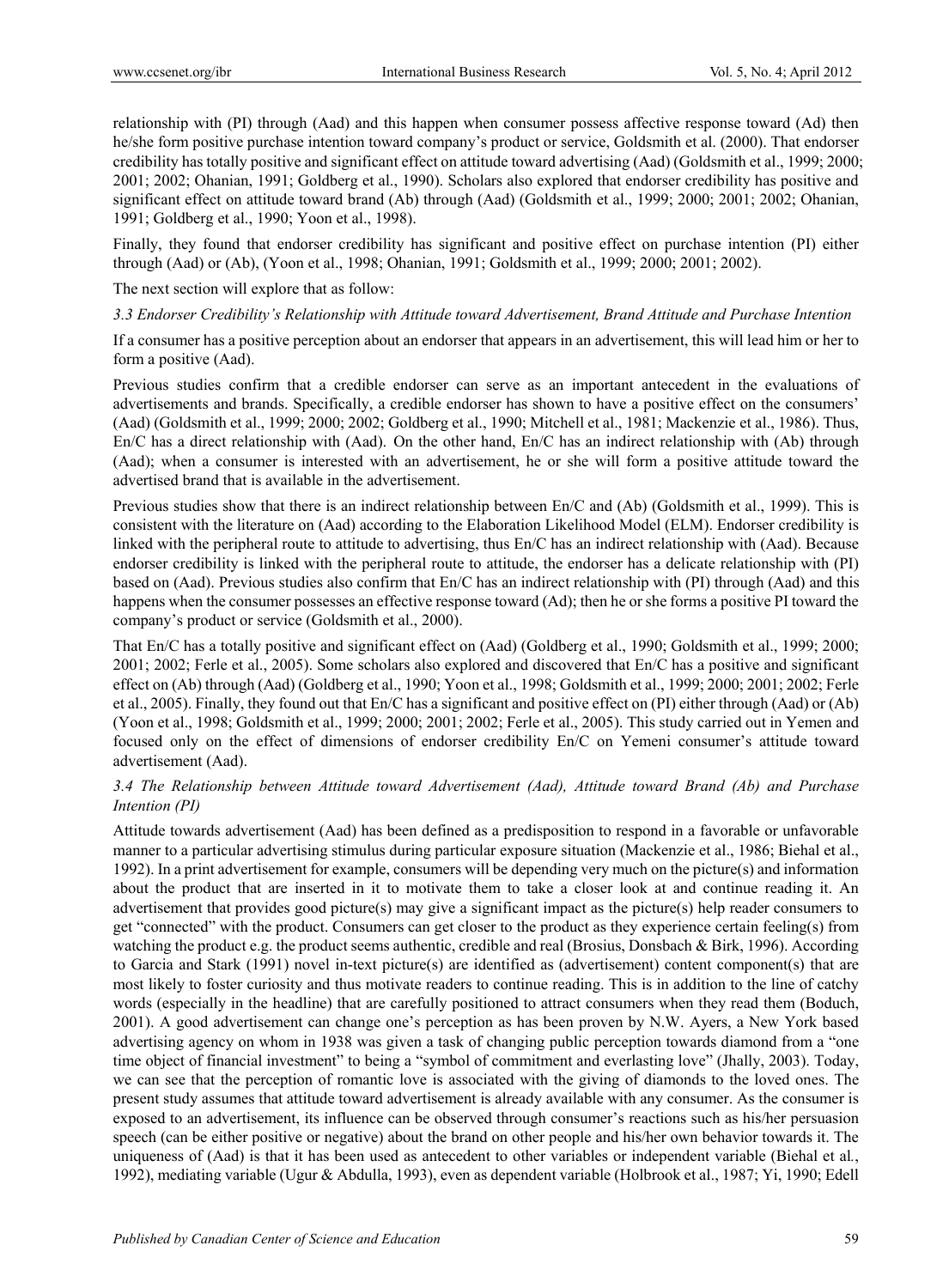& Burke, 1987; Homer & Yoon, 1992) in past studies. Its usage depends very much on the way of how it is perceived and positioned by the researchers.

Many studies considered attitude towards advertisement (Aad) as the main input of attitude towards brand (Ab), with both (Aad) and (Ab) hypothesized to have an effect on consumers' purchase intention (PI). Many previous studies have attempted to model the advertising effects that are assumed to happen through the flow of casual relationship between (Aad-Ab), (Aad-PI), and (Ab-PI). The advertising effect models can be found in studies such as Goldsmith et al. (1999; 2000; 2001; 2002) and Shimp and Gresham (1985). Attitude toward brand (Ab) is defined as a predisposition to respond in a favourable or unfavourable manner to a particular brand after the advertising stimulus has been shown to the individual (Phelps and Hoy, 1996). Previous studies indicated that (Aad) and (Ab) are not considered as one variable as they are different from each other, and had been used as separated variables (Goldsmith et al., 2000; 2002). The difference between the two, i.e. (Aad) and (Ab) is very clear from each one's given definition in the literature.

Messages in advertisements may affect the relationship between (Aad) and (Ab), specifically when consumers are not familiar with the advertised brand due to their lack of prior knowledge on which to base their (Ab) evaluation. Thus, they are more likely to rely on (Aad) in forming their (Ab). Consumers with prior brand familiarity, by contrast, are more likely to draw on their existing brand knowledge, attenuating the influence of attitude towards specific advertisement (Aad) on (Ab). Therefore, the effect of (Aad) on brand evaluations should be greater when the advertisement is for an unfamiliar rather than a familiar brand (Campbell & Keller, 2003). There is a general agreement on the effect of (Aad) on (Ab) when unfamiliar brands are tested. However, the relationship between (Aad) and (Ab) is different when brand familiarity is tested. Both (Aad) and (Ab) have been assumed to have effect on consumers' purchase intention (PI) (Shimp & Gresham, 1985; Goldsmith et al., 2000; 2002). The consumer, who is effectively affected by advertising, may form a positive (Aad) that may then influence his/her (PI). A direct relationship between (Aad) and (PI) for both familiar and unfamiliar brands were found in Goldsmith et al.'s studies (2000; 2002). The relationships appear when affective responses are evoked, especially under conditions of low involvement. However, there can also be an indirect relationship between (Aad) and (PI) through (Ab), as will appear when the consumer develops a positive (Aad) which leads him or her to form (Ab) before starting to build a positive (PI) (Shimp & Gresham, 1985; Mackenzie et al., 1986; Brown & Stayman, 1992; Yoon et al., 1998). Phelps & Hoy (1996) in their study found out there is a significant effect of (Aad) on (PI) for both familiar and unfamiliar brands. Cox & Locander (1987), in their study, found out that (Aad) had an effect on (PI). However, Shimp & Gresham (1985) found out that (Aad) had both the direct effect on (PI) and the indirect effect through (Ab). In addition, Homer (1990) also found out that (Aad) had an effect on (PI). As for association between (Ab) and (PI), many studies found that (Ab) to have a positive and significant effect on (PI) (Mitchell & Olson, 1981; Shimp & Gresham, 1985; Batra & Ray, 1986; Phelps & Hoy, 1996). For example, Shimp's (1986) study found out a strong relationship between (Ab) and (PI). Many other studies have found out positive effects of (Ab) on (PI) when familiar and unfamiliar brands were tested. (Shimp  $\&$ Gresham., 1985; Batra & Ray, 1986; Rajeev et al., 1986; Homer, 1990; Karen et al., 1990; Yi, 1990; Brown & Stayman, 1992; Homer & Yoon, 1992; Phelps & Hoy, 1996). In addition, the causal sequence of (Aad-Ab-PI) relationship explored in the previous studies considered attitude towards brand (Ab) as a mediator in the relationship between (Aad) and (PI) (Mechleit et al., 1988; Phelps et al., 1996). From the review of literature, Fighter 1 bellow depicted the proposed theoretical framework of the study. Next approach shows the hypotheses as follows:

# **4. Hypotheses of Study**

Credible endorser can serve as an important antecedent in evaluations of advertisements and brand. Specifically, a credible endorser has been shown to have a positive effect on consumer's attitude toward ad (Goldsmith et al., 1999; 2000; 2002; Goldberg, et al., 1990; Mitchell et al., 1981; Mackenzie et al., 1986). So, Endorser credibility has direct relationship with (Aad). In addition, endorser credibility has indirect relationship with (Ab) through (Aad) when consumer is interested with (Ad) he/she will form positive attitude toward the advertised brand that available in the (Ad). Also, Endorser credibility has indirect relationship with (PI) through (Aad) and this happen when consumer possess affective response toward (Ad) then he/she form positive purchase intention toward company's product or service, Goldsmith et al. (2000). The contribution of this study, it carried out in Yemeni and tries to assume direct relationship between En/C and Yemeni male consumer's attitude toward advertisement (Aad), the effect of (Aad) on (Ab), the impact of (Ab) on (PI) and to explore the mediating role of (Ab) between (Aad) and (PI). Thus, this study hypothesis that:

# *H1: Endorser credibility has direct and positive relationship with (Aad).*

Corollary hypotheses are as follows:

H1.1: Attractiveness of endorser credibility has direct and positive relationship with (Aad).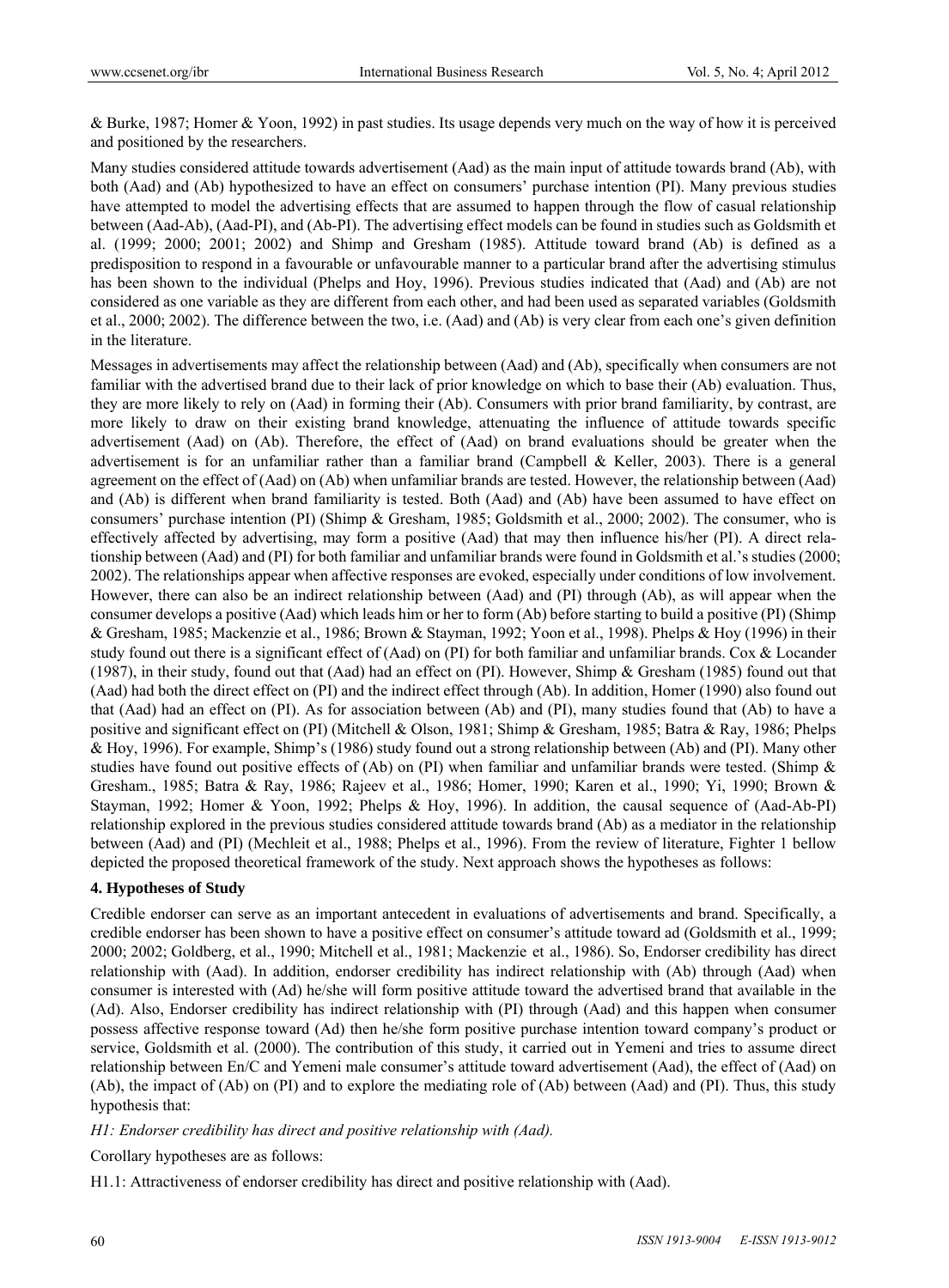H1.2: Trustworthiness of endorser credibility has direct and positive relationship with (Aad).

H1.3: Expertise of endorser credibility has direct and positive relationship with (Aad).

*H2: There is a significant and positive relationship between Attitude toward Advertisement (Aad) and Attitude toward Brand (Ab).* 

*H3: There is a significant and positive relationship between Attitude toward Brand (Ab) and Purchase Intention (PI). H4: Attitude toward Brand (Ab) mediates the relationship between Attitude toward Advertisement (Aad) and Purchase Intention (PI).* 

## **5. Methodology**

## *5.1 Choice of Real Product Advertisement*

Yemeni's consumer who act as users of cover head product (Projeh) were considered the population for this study. However, since this will include many of them only Yemenis' men, who wear and use Projeh product were selected as samples. To achieve the objective, an advertisement for a very popular and well known brand for a cover head product in Yemeni i.e. Projeh, was chosen to be evaluated by Yemeni's consumers. A total of 400 questionnaires were personally distributed to selected group of Yemeni's consumers. The questionnaires contain a full-page advertisement of the Projeh brand and also the picture of the person who endorses the brand to represent the En/C and a series of related questions pertaining to the objectives of the study.

These men were invited to a showing of an advertisement and then were asked to fill in a survey questionnaire. A five-point Likert scale ranging from 1 = strongly disagree to 5 = strongly agree were used to measure responses for all En/C, (Aad), (Ab) and (PI) variables in the study. To En/C, Newell and Goldsmith's (1999) instrumentation were closely followed although there were items on which were developed specifically to suit the study's objectives. En/C was initially proposed as three-dimensional; i.e. expertise (6 items) five adopted from (Goldsmith et al., 1999), 1 self-developed. Trustworthiness (5 items), while attractiveness (4 items). This study however enlisted 4 items to be measured for expertise dimension (3 from Newell and Goldsmith (2001), 1 self-developed) and 6 items for trustworthiness (4 from Newell and Goldsmith (2001), 2 self-developed). But the results of the factor analysis explored that 4 items of the endorser's trustworthiness were dropped because of a cross factor, so this study just used only two dimensions of endorser credibility which are namely endorser (attractiveness and expertise). For (Aad), the study adapted Holbrook and Batra (1987) and Goldsmith et al.'s (1999; 2002) instruments. For (Ab), five items were adapted from the study of Goldsmith et al. (1999; 2002), and lastly, this study adopted the three items measure from Goldsmith et al. (1999; 2002) study for (PI).

## **6. Results**

Of the total 400 respondents surveyed, all of them use cover head product Projeh, most of them were found to be married (78 percent). The majority of the respondents are aged over 25 years (80 %). In addition, the most of them have first degree (97 %). However, approximately 87 % of them admitted their concern about the brand of cover head that they used in their wearing.

## *6.1 Multiple Regression Analysis*

The multiple regression analysis is the statistical technique used to analyze the relationship between a single dependent (criterion) variable and several independent (predictor) variables (Hair et al., 1998; 2000). In order to test the hypothesis, both dimensions of endorser credibility (i.e. attractiveness and expertise) seem to have an effect on (Aad) with a significant value of  $\beta = 0.40$  (p>0.01) and  $\beta = 0.19$  (p>0.05) sequential. These results indicate that H1 is accepted and two of its corollary hypothesis, i.e. H1.1, H1.2 are accepted and Table 2 bellow shows that.

## *6.2 Hierarchical Regression Analyses*

Hierarchal regression analysis was utilized in order to test the mediating effect of attitude toward brand (Ab) on the relationship between attitude toward advertising (Aad) and purchase intention (PI). After regressing (PI) with both (Aad) and (Ab), both yielded significant effects. Therefore, (Ab) is considered to be a partial mediator between (Aad) and (PI).

## *6.3 Simple Regression Analysis*

The simple regression analysis is the statistical technique used to analyze the relationship between a single dependent (criterion) variable and single independent (predictor) variables. The simple regression analysis was used to find the effect of (Aad) on (Ab) and the impact of (Ab) on (PI). In terms of hypothesis H2, attitude toward advertisement and attitude toward brand relationship, the study found that Aad has been hypothesized to have an effect on (Ab). Table 3 bellow shows that (Aad) explained (0.28) of the variance in Ab ( $R^2 = 0.28$ ). The variable of (Aad) was also found to be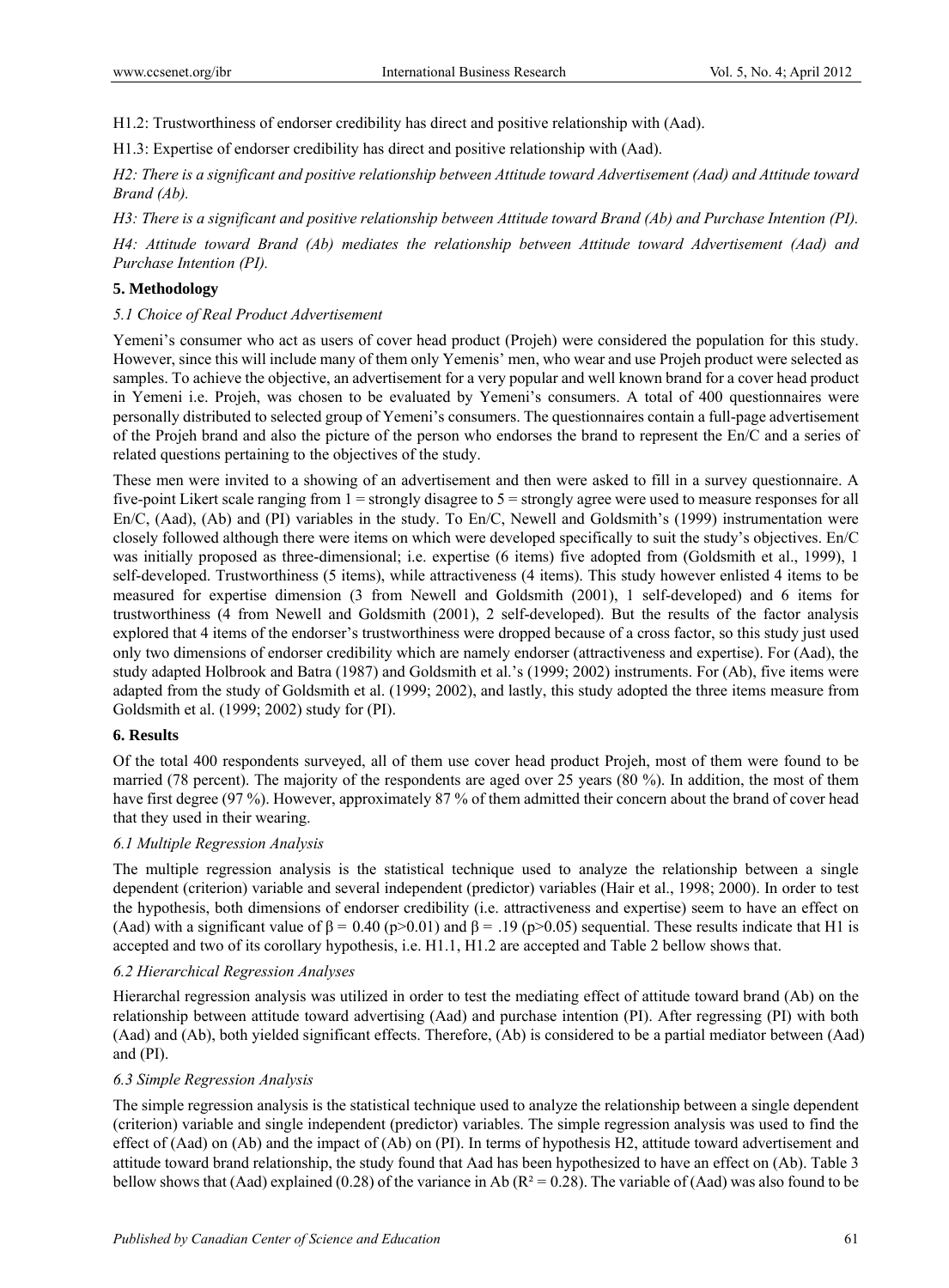positively and significantly associated with (Ab) as  $(\beta = 0.53, \text{p} < 0.01)$ . This means that H2 which has proposed the effect of (Aad) on (Ab) is accepted. This finding seems to be in line with the previous study of Goldsmith et al. (2000). Similar tests were conducted for the third hypothesis (H3) that focused on the relationship between attitude toward brand and purchase intention. There is a positive and significant relationship between consumers' brand attitude (Ab) and purchase intention (PI) and Table 4 bellow shows that.

## **7. Discussion and Implications**

The objective of this study as stated earlier is to investigate the En/C relationship with (Aad), the effect of (Aad) on (Ab), the impact of (Ab) on (PI) and to illustrate the mediating role of (Ab) between (Aad) and (PI). The study found that endorser attractiveness was found to have a greater impact on (Aad), then, endorser expertise. This result reflects that Yemeni consumer is impacted by attractiveness of endorser more than his expertise to trigger him toward advertisement. This result seems to contrast with previous studies' results. For example, (Yoon, et al,. 1998) as they found that attractiveness has more effect on (Aad) than other dimensions. In addition, the study found positively and significantly associated between (Aad), (Ab) and (PI) sequential. This finding seems to be in line with the previous study of (Goldsmith et al., 2000).

In this study, the relationships amongst the four variables are revisited. The main difference between this study and previous studies lies in exploring the most positive dimensions of endorsers who used in developing country for example Yemen, compared to developed countries. In addition, illustration dimensions of endorsers effect on (Aad). This will provide the first insight on Yemeni consumer's behaviour in this area of study.

## **8. Conclusions**

This study has undertaken an in-depth review of source credibility En/C and its effect on (Aad). It concluded that attractiveness more significant component of En/C rather than expertise. The findings provide an understanding of Yemeni's consumer behaviour and thus gave practitioners some ideas in understanding how to use the endorser credibility factor by focusing more on attractiveness of endorser than expertise to enhance the consumers' attitude toward advertising (Aad) that leads to effect on consumer's attitude brand (Ab) which form consumer's purchase intention (PI). It is hoped that the study can provide insights for further research in this area and help policy makers of companies to employ the implementation of the role of source credibility as it is found to be the main driver of consumer behaviour in marketing, we hope that the future studies of source credibility be long-term studies to give more deeply evaluation and high quality benefits. However, the limitations of the study need to be noted. For instance, using a sample size of only 400 Yemeni male consumers means that the results cannot be generalized for all Yemeni consumers. And that collecting data at only one point in time knowing that source credibility is based on long-term marketing strategies that needs time to be built and to be nurtured points to the more appropriately used longitudinal approach study in order to cope with the long-time nature of the marketing strategies investigated in this study.

# **References**

Anderson, K., & Clevenger, T. Jr. (1970). A summary of experimental research in etiios. In K. K. Sereno & C. D. Mortensen (Eds.), *Foundations of Communications Theory* (pp. 197-221). New Yoric: Harper & Row.

Batra, R., & Ray, M. L. (1986). Affective responses mediating acceptance of advertising. *Journal of Consumer Research, 13*(2), 234-248. http://dx.doi.org/10.1086/209063

Barbara, W. (2004). Online ethos: source credibility on an authorless environment. *American behavioural Scientist, 48*(2), 256-265.

Belch, G. E., & Belch, M. A. (2004). *Advertising and Promotion an Integrated Marketing Communications Perspective*. New York.

Biehal, G., Stephens, D., & Curlo, E. (1992). Attitude toward the Ad and brand choice. *Journal of Advertising, xxi*(3), 19-36.

Boduch, R. D. (2001). Great headlines instantly. Retrieved June 3, 2007.

Brown, S. P., & Stayman, D. M. (1992). Antecedents and consequences of attitude toward the Ad: A meta-analysis. *Journal of Consumer Research, 19*(1), 34-51. http://dx.doi.org/10.1086/209284

Brosius, H. B., Donsbach, W., & Birk, M. (1996). How do text-picture relations affect the informational effectiveness of television newscasts. *Journal of Broadcasting and Electronic Media, 40*, 180-195. http://dx.doi.org/10.1080/08838159609364343

Campbell, M. C., & Keller, K. L. (2003). Brand familiarity and advertising repetition effects. *Journal of Consumer Research, 30*(2), 292-304. http://dx.doi.org/10.1086/376800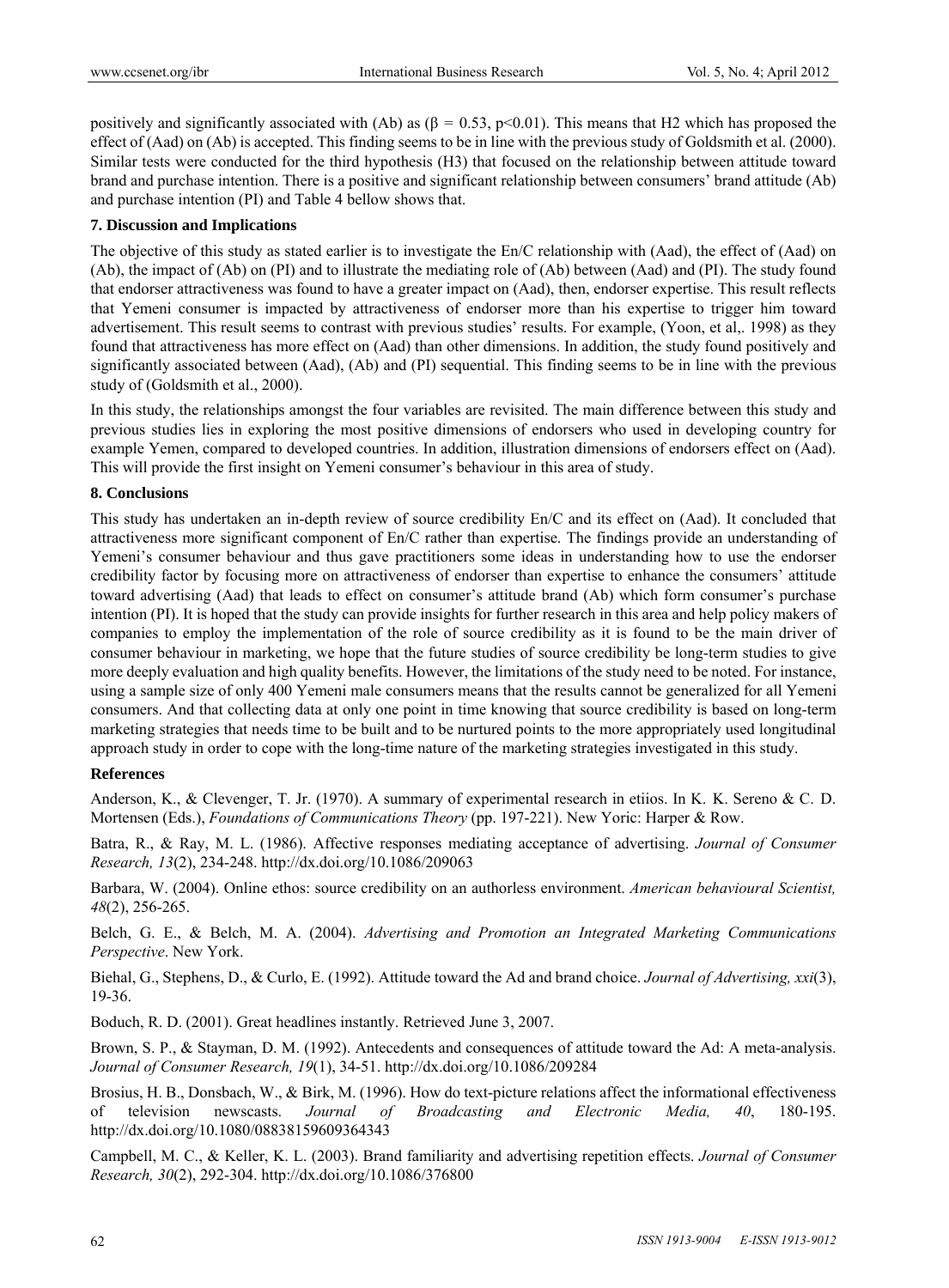Cox, D. B., & Locander, W. B. (1987). Product Novelty: Does it moderate the Relationship between Ad Attitudes and Brand Attitude? *Journal of dvertising, 16*(3), 39-44.

Edell, J. A., & Burke, M. C. (1987). The power of feeling in understanding advertising effects. *Journal of Consumer* Research, 14(3), 421-433. http://dx.doi.org/10.1086/209124

Ferle, L., & Choi, M. (2005). The importance of perceived endorser credibility in South Korean advertising. *Journal of Current t Issues and Re esearch in Adv vertising, 27*(2) ), 67-81.

Fishbein, M M., & Ajzen, I I. (1975). *Belie ef, Attitude, In tention, and B Behavior: An In ntroduction to Theory and R Research*. U.S.A.: Wesley Publishing Company.

Garcia, M. R., & Stark, P. (1991). *Eyes on the News*. St. Petersburg, Florida: The Poynter Institute.

Gresham, L. G., & Shimp, T. A. (1985). Attitude toward the advertisement and brand attitudes: a classical conditioning perspective. *Journal of Advertising, 14*(1), 10-18.

Goldberg, M., & Hartwick, J. (1990). The effects of advertiser repution and extremity of advertising claim on advertising effectiveness. *Journal of Consumer Research,* 19, 172-179. http://dx.doi.org/10.1086/208547

Goldsmith, R. E., & Lafferty, B. A. (1999). Corporate credibility's in consumers' attitudes and purchase intentions when a high versus a low credibility endorser is used in the Ad. *Journal of Business Research*, 44, 109-116. http://dx.doi.org/10.1016/S0148-2963(98)00002-2

Goldsmith, R. E., Lafferty, B. A., & Newell, S. J. (2000). The impact of corporate credibility and celebrity credibility on consumer reaction to advertisements and brands. *Journal of Advertising*, 29(3), 43-54.

Goldsmith, R. E., & Newell, S. J. (2001). The development of a scale to measure perceived corporate credibility. *Journal of Business Research,* 52(3), 235-247. http://dx.doi.org/10.1016/S0148-2963(99)00104-6

Goldsmith, R. E., Lafferty, B. A., & Newell, S. J. (2002). The dual credibility model: the influnce of corportae and endorser credibility on attitudes and purchase intentions. *Journal of Marketing Theory and Practice, 10*(3), 1-6.

Guillama, M. (2000). How source credibility and message claims interaction in determining advertising effectiveness. (Doctoral dissertation). Florida international university, Miami.

Hair, J. F., Anderson, R.E., Tatham, R. L., & Black, W. C. (1998). *Multivariate analysis*. New Jersey: Prentice Hall.

Hair, J. F., Anderson, R. E., Tatham, R. L., & Black, W. C. (2000). *Multivariate analysis*. USA: Prentice Hall international, Inc.

Haley, E. (1996). Exploring the construct of organization as source: consumers' understanding of organizational sponsorship of advocacy advertising. *Journal of Advertising*, 25(2), 19-29.

Holbrook, M. B., & Batra, R. (1987). Assessing the role of emotions as mediators of consumer responses to advertising. *Journal of Consumer Research,* 14(3), 404-420. http://dx.doi.org/10.1086/209123

Homer, P. M. (1990). The mediating role of attitude toward the Ad: some additional Evidence. *Journal of Marketing* Research, 27(1), 78-86. http://dx.doi.org/10.2307/3172553

Homer, P. M., & Yoon, S. G. (1992). Message framing and the interrelationship among Ad-based feelings, affect, and cognitiion. *Journal of Advertising*, 21(1), 19-33.

Homer, P. M., & Kahle, L. R. (1985). Physical attractiveness of the celebrity endorser: A social adaptation perspective. Journal of Consumer Research, 11(4), 954-961. http://dx.doi.org/10.1086/209029

Hovland, C. I., Janis, I. L., & Kelley, H. H. (1953). *Communications and persuasion: Psychological studies in opinion* change. New Haven, CT: Yale University Press.

Hoyer, W. D., & MacInnis, D. J. (1997). U.S.A.: Consumer Behaviour.

Inoue, Y., & Kent, A. (2012). Investigation the role of corporate credibility in corporate social marketing: a case study of environ nmental initiati ves by profess sional sport org ganizations. *Sp port Managem ment Review, 13 38*, 1-15.

Jarry, T. (1981). Communication and credibility: Corporate speechmaking in an incredulous age. *Vital Speeches of the Day, 47*(13 3), 412.

Jhally, S. (2003). Image-based culture: advertising and popular culture. In G. Dines & J. M. Humez (Eds.), *Gender,* race and class in media. A text-reader. (2nd ed.) (pp. 249-257). Thousand Oaks, California: Sage.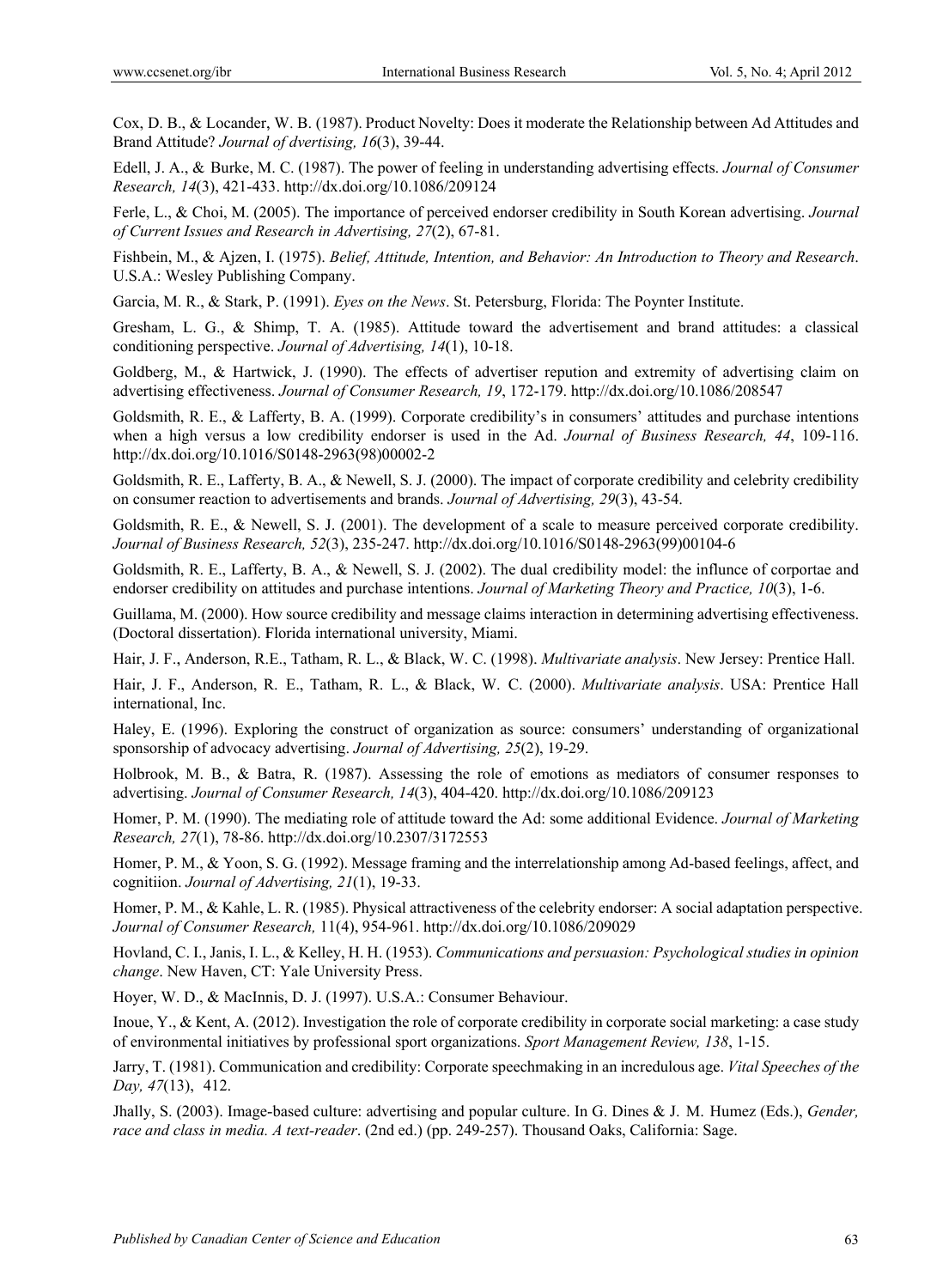Johnston, A. C., & Warkentin, M. (2010). The influence of perceived source credibility on end user attitudes and intention to comply with recommended IT actions. *Journal of Organzational and End User Computing, 22*(3), 1-21. http://dx.doi.org/10.4018/joeuc.2010070101

Kent, R. J., & Allen, C. T. (1994). Competitive interference effects in consumer memory for advertising: the role of brand familiarity. *Journal of Marketing, 58*(3), 97-105. http://dx.doi.org/10.2307/1252313

Lafferty, B. A., Goldsmith, R. E., & Newell, S. J. (2000). The impact of corporate credibility and celebrity credibility on consumer reaction to advertisements and brands. *Journal of Advertising, 29*(3), 43-54.

Lafferty, B. A., Goldsmith, R. E., & Newell, S. J. (2002). The dual credibility model: the influence of corporate and endorser credibility on attitudes and purchase intensions. *Journal of Marketing Theory and Practice, 10*(3), 1-12.

Lutz, R. J., Mackenzie, S. B., & Belch, G. E. (1983). Attitude toward the ad as a mediator of advertising effectiveness: determinants and consequences. *Advances in consumer research, 10*, 532-539.

Madden, T. C., & Allen, C. T. (1990). Measuring and modling brand interest as an alternative Aad effect with familiar brand. *Advances in Consumer Research, 17*, 223-230.

Machleit, K. A., & Wilson, R. D. (1988). Emotional feeling and attitude toward the advertisement: the roles of brand familiarity and repetition. *Journal of Advertising, 17*(3), 27-34.

Mackenzie, S. B., & Lutz, R. J. (1989). An empirical examination of the structural antecedents of attitude toward the Ad in an advertising pretesting context. *Journal of Marketing, 53*(2), 48-65. http://dx.doi.org/10.2307/1251413

Mackenzie, S. B., Lutz, R. J., & Belch, G. E. (1986). The role of attitude toward the Ad as a mediator of advertising effectiveness: A test of competing explanations. *Journal of Marketing Research, 23*(2), 130-143. http://dx.doi.org/10.2307/3151660

McGuire, W. J. (1985). Attitude and attitude change. *Handbook of Social Psychology: Special failed and application*, *2*, 233-246.

Mitchell, A. A. (1986). The effect of verbal and visual components of advertisements on brand attitudes and attitude toward the advertisement. *Journal of Consumer Research, 13*(1), 12-23. http://dx.doi.org/10.1086/209044

Mitchell, A. A., & Olson, J. C. (1981). Are product attribute beliefs the only mediator of advertising effects on brand attitude?. *Journal of Marketing Research, 18*(3), 318-331. http://dx.doi.org/10.2307/3150973

Ohanian, R. (1990). Construction and validation of a scale to measure celebrity endorsers' perceived expertise, trustworthiness, and attractiveness. *Journal of Advertising, 19*(3), 39-52.

Ohanian, R. (1991). The impact of celebrity spokespersons' perceived image on consumers' intention to purchase. *Journal of Advertising Research, 31*(1), 46-54.

Oliver, R. L., & Bearden, W. O. (1985). Disconfirmation process and consumer evaluations in product usage. *Journal of Business Research, 13*, 235-246. http://dx.doi.org/10.1016/0148-2963(85)90029-3

Oskamp. S. (1999). *Attitudes and Opinions* (2nd ed.)*.* New Jersey.

Phelps, J. E., & Hoy, M. G. (1996). The Aad-Ab-PI relationship in children: the impact of brand familiarity and measurement timing. *Psychology & Marketing, 13*(1), 77-101. http://dx.doi.org/10.1002/(SICI)1520-6793(199601)13:1<77::AID-MAR5>3.0.CO;2-M

Sallam, M. A. (2008). The Impact of Source Credibility on Yemeni Consumer's Attitude toward Advertising and Purchase Intention: the Moderating Role of Brand Familiarity. (Doctoral dissertation). USM.

Sallam, M. A. (2011). The impact of source credibility on Saudi consumer's attitude toward advertising and purchase intention. *International Journal of Marketing Studies, 3*(4), 63-77.

Shimp, T. A., & Gresham, L. G. (1985). Attitude toward the advertisement and brand attitudes: a classical conditioning perspective. *Journal of Advertising, 14*(1), 10-18.

Ugur, Y., & Abdulla, A. (1993). Impact of TV commercials Saudi children's purchase behaviour. *Journal of Marketing Intelligence and Planning, 11*(2), 37-43.

Yi, Y. (1990). Cognitive and affective priming effects of the content for print advertisements. *Journal of Advertising, 19*(2), 40-48.

Yoon, K., Kim, C. H., & Kim, M. S. (1998). A cross-cultral comparison of the effects of source credibilkity on attitudes and behavioral intentions. *Mass Communication & Society, 1*(3/4), 153-173. http://dx.doi.org/10.1207/s15327825mcs0103&4\_3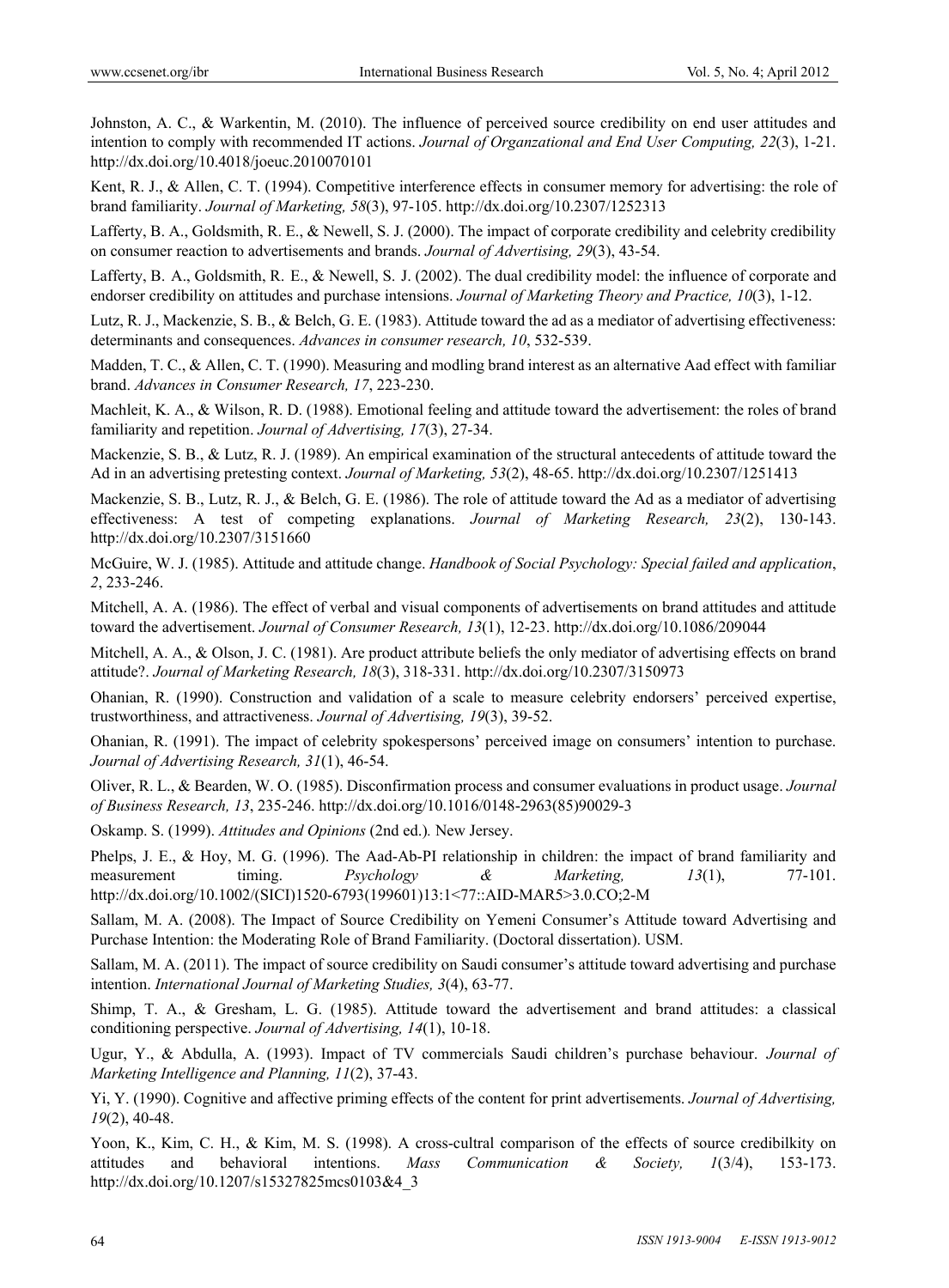Zakary, L. T., Pablo, B., & Richard, E. P. (2006). When credibility attacks: The reverse impact of source credibility on persuasion. *Journal of Experimental Social Psychology, 42*, 684-691. http://dx.doi.org/10.1016/j.jesp.2005.10.005

| Table 1. Summary of Major Research Studies That Have Addressed the Components of Source Credibility |  |
|-----------------------------------------------------------------------------------------------------|--|
|                                                                                                     |  |

| Authors                         | Dimensions measured                    | Number of items |
|---------------------------------|----------------------------------------|-----------------|
| Applbaum and Anatol, (1972)     | Trustworthiness                        | 13              |
|                                 | Expertness                             | 10              |
|                                 | Dynamism                               | 5               |
|                                 | Objectivity                            | 3               |
| Berlo, Lemert, and Mertz (1969) | Safety                                 | 5               |
|                                 | Qualification                          | 5               |
|                                 | Dynamism                               | 5               |
| Bowers and Phillips(1967)       | Trustworthiness                        | $\overline{7}$  |
|                                 | Competence                             | 5               |
| DeSarbo and Harshman (1985)     | Expertness                             | $\overline{4}$  |
|                                 | Attractiveness Trustworthiness         | $\overline{2}$  |
|                                 | Likability                             | 1               |
|                                 | <b>Additional Dimensions Evaluated</b> | $\overline{2}$  |
|                                 | Potency                                |                 |
|                                 | Activity                               |                 |
| McCroskey (1966)                | Authoritativeness                      | 6               |
|                                 | Character                              | 6               |
|                                 | Authoritativeness                      | 23              |
|                                 | Character                              | 20              |
| Simpson and Kahler(1980-81)     | Believability                          | 8               |
|                                 | Dynamism                               | 6               |
|                                 | Expertness                             | 7               |
|                                 | Sociability                            | 3               |
| Whitehead (1968)                | Trustworthiness                        | 18              |
|                                 | Competence                             | 4               |
|                                 | Dynamism                               | 3               |
|                                 | Objectivity                            | 3               |
| Wynn (1987)                     | Expertness                             | 12              |
|                                 | Dynamism                               | 6               |
|                                 | Believability                          | 3               |
|                                 | Sociability                            | 3               |

Table 2. H1 Multiple Regression Analyses: the Relationship between Source Credibility Dimensions and Attitude toward Advertisement

| Attitude toward Advertisement | Beta       | t-test | Sig  | VIF | tolerance |
|-------------------------------|------------|--------|------|-----|-----------|
| Endorser's Expertise          | $.19*$     | 3.6    | .000 | 1.7 | .60       |
| Endorser's Attractiveness     | $.40^{**}$ | 8.8    | .000 |     | .8        |
| $R^2$                         | .39        |        |      |     |           |
| Adjusted R Square             | .38        |        |      |     |           |
| F Value                       | $59.4***$  |        |      |     |           |

*Note:* Significant levels: \*\*  $p<0.01$ , \*  $p<0.05$ .